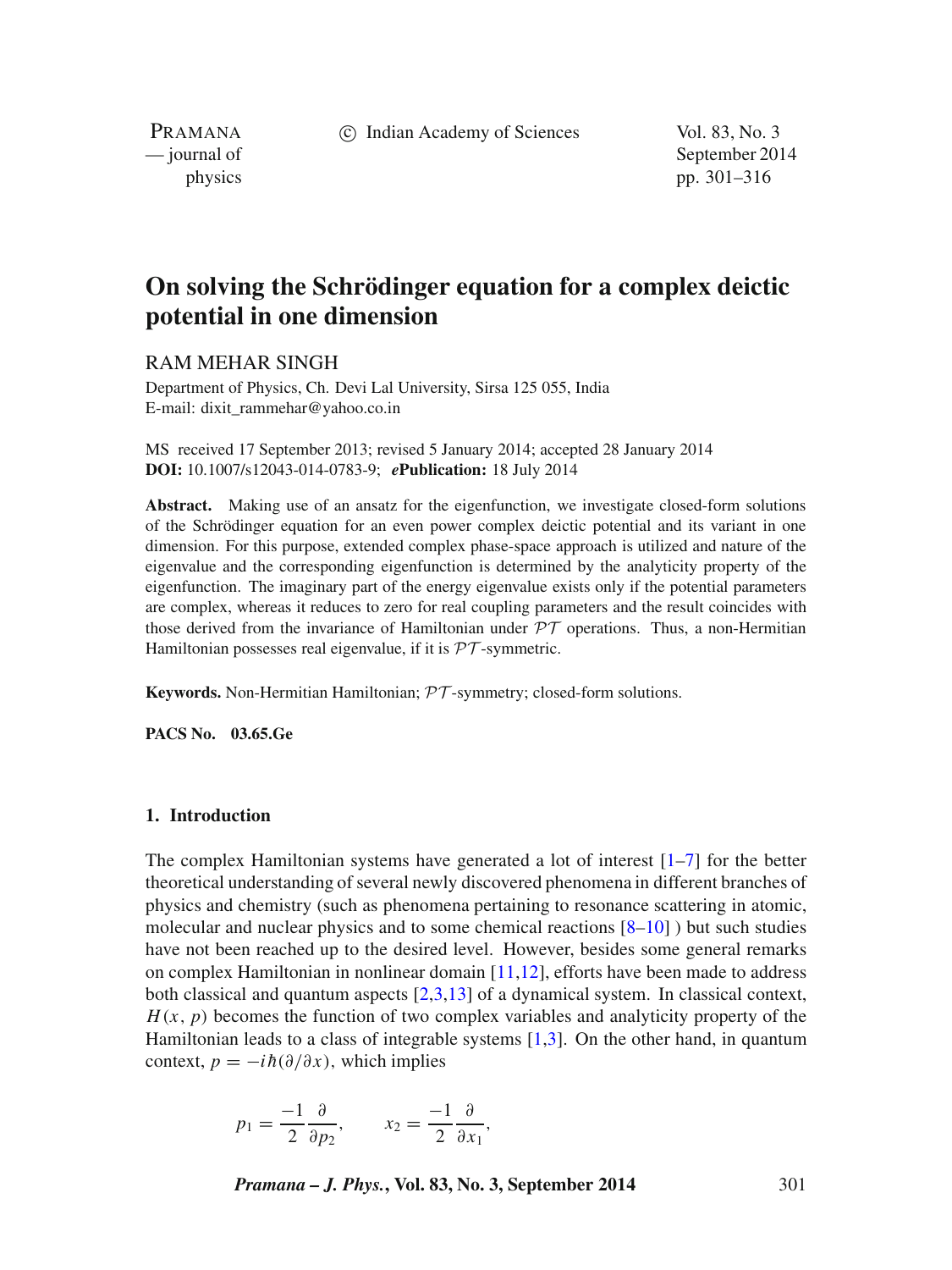### *Ram Mehar Singh*

then analyticity of  $H(x, p)$  is transformed into the complex potential  $V(x)$  [\[14\]](#page-15-5). It is well known, that a complex Hamiltonian is no longer Hermitian and ordinarily does not guarantee for real eigenvalues. However, in its  $\mathcal{PT}$ -symmetric version [\[4,](#page-14-4)[5](#page-14-5)[,15](#page-15-6)[–17\]](#page-15-7), the system is found to exhibit real eigenvalues. The reality of the spectrum is due to the combined action of parity and time-reversal invariance of the Hamiltonian [\[13\]](#page-15-4). The parity operator  $\hat{\mathcal{P}}$  and the time-reversal operator  $\hat{\mathcal{T}}$  [\[12](#page-15-3)[,14\]](#page-15-5) are given by

$$
\hat{\mathcal{P}}(x, p, i) \rightarrow (-x, -p, i)
$$
 and  $\hat{\mathcal{T}}(x, p, i) \rightarrow (x, -p, -i)$ ,

whereas, the combined action of parity and time-reversal operators, i.e.,  $\hat{\mathcal{P}}\hat{\mathcal{T}}$  operator is given by

<span id="page-1-1"></span>
$$
\hat{\mathcal{P}}\hat{\mathcal{T}}(x,p,i)\to(-x,p,-i). \tag{1}
$$

Now, consider the general form of a  $\mathcal{PT}$ -symmetric Hamiltonian, i.e.,  $\hat{\mathcal{H}} = \hat{\mathcal{P}}^2$  +  $x^2$ (ix)<sup> $\epsilon$ </sup>, where  $\epsilon$  is a real parameter. For  $\epsilon > 0$ , all eigenvalues of such a Hamiltonian are real and positive and the corresponding parametric region has unbroken  $\mathcal{PT}$ -symmetry, while for  $\epsilon < 0$ , the eigenvalues are complex and the parametric region has broken  $\mathcal{PT}$ symmetry  $[14]$ . Thus in general, we can say that a  $\mathcal{PT}$ -symmetric Hamiltonian has real eigenvalues but this conclusion is false for  $\epsilon < 0$ , because some of the eigenvalues have disappeared as they are complex. On the other hand, for the restricted region  $\epsilon \geq 0$ , this conclusion is correct and all of the eigenvalues are indeed real. The concept of broken and unbroken *PT* -symmetries is also expressed as: if every eigenfunction of a  $\mathcal{P}\mathcal{T}$ -symmetric Hamiltonian is also an eigenfunction of the  $\mathcal{P}\mathcal{T}$  operator, then  $\mathcal{P}\mathcal{T}$ symmetry of the Hamiltonian is unbroken. Conversely, if some of the eigenfunctions of a *PT* -symmetric Hamiltonian are not simultaneously eigenfunctions of the *PT* operator, then  $PT$ -symmetry of the Hamiltonian is broken [\[4\]](#page-14-4).

As far as the viability of the complex Hamiltonian is concerned, it has been investigated in the context of quantum mechanics and semiclassical field theories. However, there are some other situations in the literature, where complex Hamiltonian plays an important role. For example, the energy of a complex Toda lattice is found real [\[7,](#page-14-1)[14\]](#page-15-5), Hamiltonian with an imaginary external field is used to study the population growth in biology [\[14\]](#page-15-5) and delocalization transition in type-II superconductors [\[5,](#page-14-5)[6,](#page-14-6)[18](#page-15-8)[,19\]](#page-15-9). There are various ways of complexifying a given Hamiltonian  $[1,3]$  $[1,3]$ , but here we adopt the scheme given by Xavier and de Aguir [\[20\]](#page-15-10). In this approach, the transformation of positions and momenta variables is defined as

<span id="page-1-0"></span>
$$
x = x_1 + ip_2, \qquad p = p_1 + ix_2,\tag{2}
$$

where  $x_1 \equiv \text{Re } x, p_2 \equiv \text{Im } x, p_1 \equiv \text{Re } p, \text{ and } x_2 \equiv \text{Im } p \text{ and the variables } (x_1, p_1, p_2)$  $x_2, p_2$ ) in the above transformation are regarded as some sort of coordinate–momentum interaction of a dynamical system [\[1](#page-14-0)[,7\]](#page-14-1). In this complexifying scheme, the real phasespace plane  $(x, p)$  is now replaced by  $(x_1, p_1, x_2, p_2)$  with two additional degrees of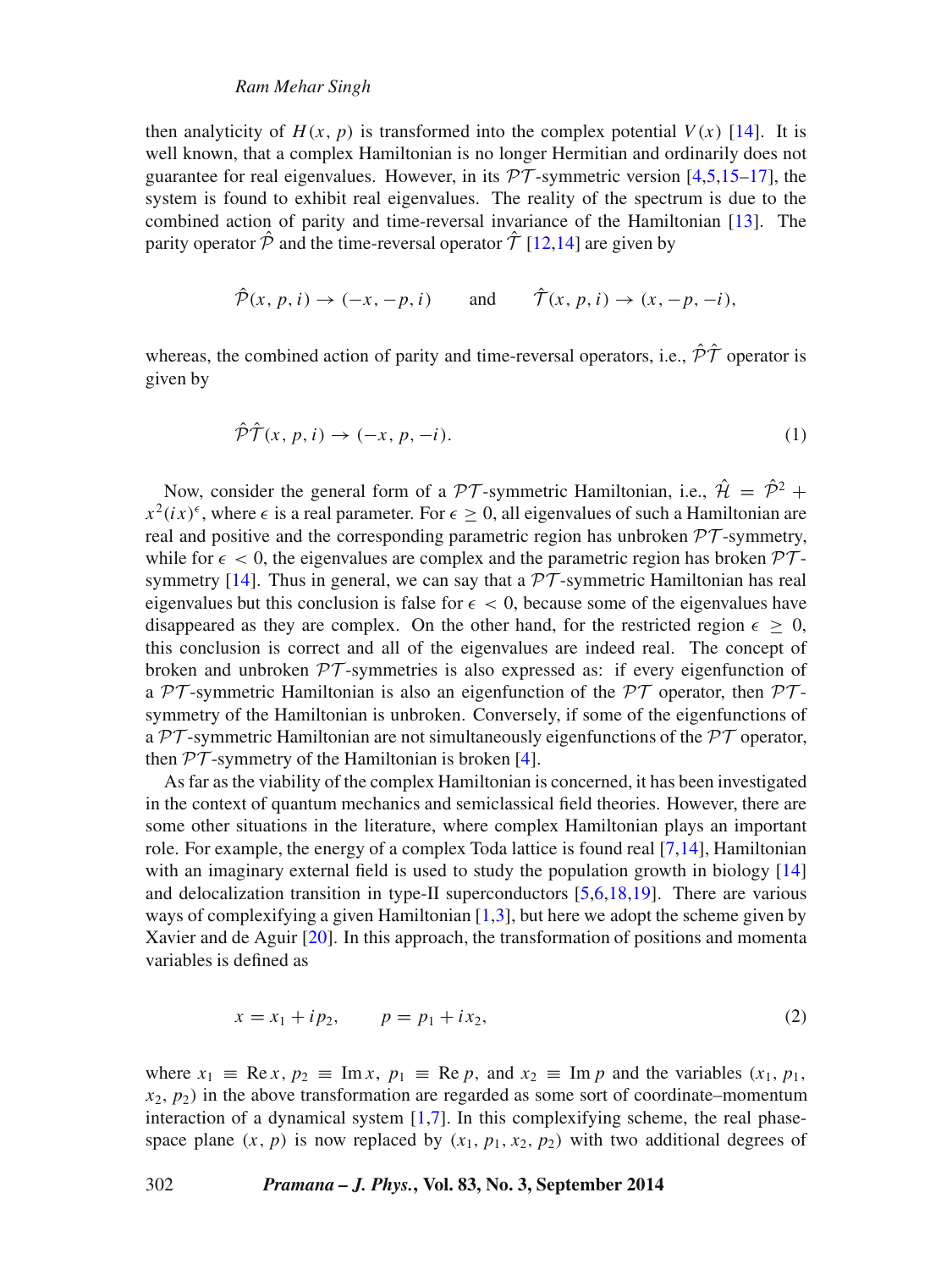freedom, namely,  $p_2$  and  $x_2$ . Such transformations [\(2\)](#page-1-0) were used in the study of nonlinear evolution equations in the context of amplitude-modulated nonlinear Langmuir waves in plasma also [\[12\]](#page-15-3). There are two different approaches which deal with a non-Hermitian Hamiltonian. Firstly, the non-hermiticity arising in the approach of Bender *et al* is mainly due to complexity of the coupling parameters in the potential. Secondly, the non-hermiticity arising in the approach of Kaushal *et al* is due to complexity of both coupling parameters and underlying phase-space. So, the second approach is more generalized in nature and under certain limits (for real *x* and *p*) it reduces to the conventional *PT* -symmetry. Using the second approach, Kaushal *et al* have made a number of attempts to solve the Schrödinger equation (SE) for low-order polynomial potentials [\[7](#page-14-1)[,10\]](#page-15-1), but no effort has been made for higher-order polynomial potentials. With the same spirit and to expand the domain of applications, we obtain ground state as well as excited state solutions of the SE for a coupled complex even power deictic potential and its variant using the extended complex phase-space (ECPS) approach.

This paper is organized as follows. In  $\S2$ , we are concerned with the mathematical formalism used for computing the eigenvalues and eigenfunctions of one-dimensional complex systems. The examples dealing with ground state and excited state solutions of the SE for a deictic potential and its variant are addressed in [§3.](#page-4-0) Finally, concluding remarks are discussed in [§4.](#page-14-7)

#### <span id="page-2-0"></span>**2. The formalism**

For a given one-dimensional system  $H(x, p)$ , the SE (for  $\hbar = m = 1$ ) is written as

<span id="page-2-3"></span>
$$
\hat{H}(x, p)\psi(x) = E\psi(x),\tag{3}
$$

where

<span id="page-2-1"></span>
$$
\hat{H}(x, p) = -\frac{1}{2}\frac{d^2}{dx^2} + V(x).
$$
\n(4)

From the transformation [\(1\)](#page-1-1), one obtains

$$
\frac{\mathrm{d}}{\mathrm{d}x} = \frac{1}{2} \left( \frac{\partial}{\partial x_1} - i \frac{\partial}{\partial p_2} \right), \qquad \frac{\mathrm{d}}{\mathrm{d}p} = \frac{1}{2} \left( \frac{\partial}{\partial p_1} - i \frac{\partial}{\partial x_2} \right). \tag{5}
$$

The complex forms of  $V(x)$ ,  $\psi(x)$  and E are given by

$$
V(x) = V_r(x_1, p_2) + i V_i(x_1, p_2),
$$
\n(6a)

<span id="page-2-4"></span>
$$
\psi(x) = \psi_r(x_1, p_2) + i\psi_i(x_1, p_2),
$$
\n(6b)

<span id="page-2-2"></span>
$$
E = E_r + iE_i, \tag{6c}
$$

where subscripts *r* and *i* denote the real and imaginary parts of the corresponding quantities and other subscripts to these quantities separated by comma denote the partial

*Pramana – J. Phys.***, Vol. 83, No. 3, September 2014** 303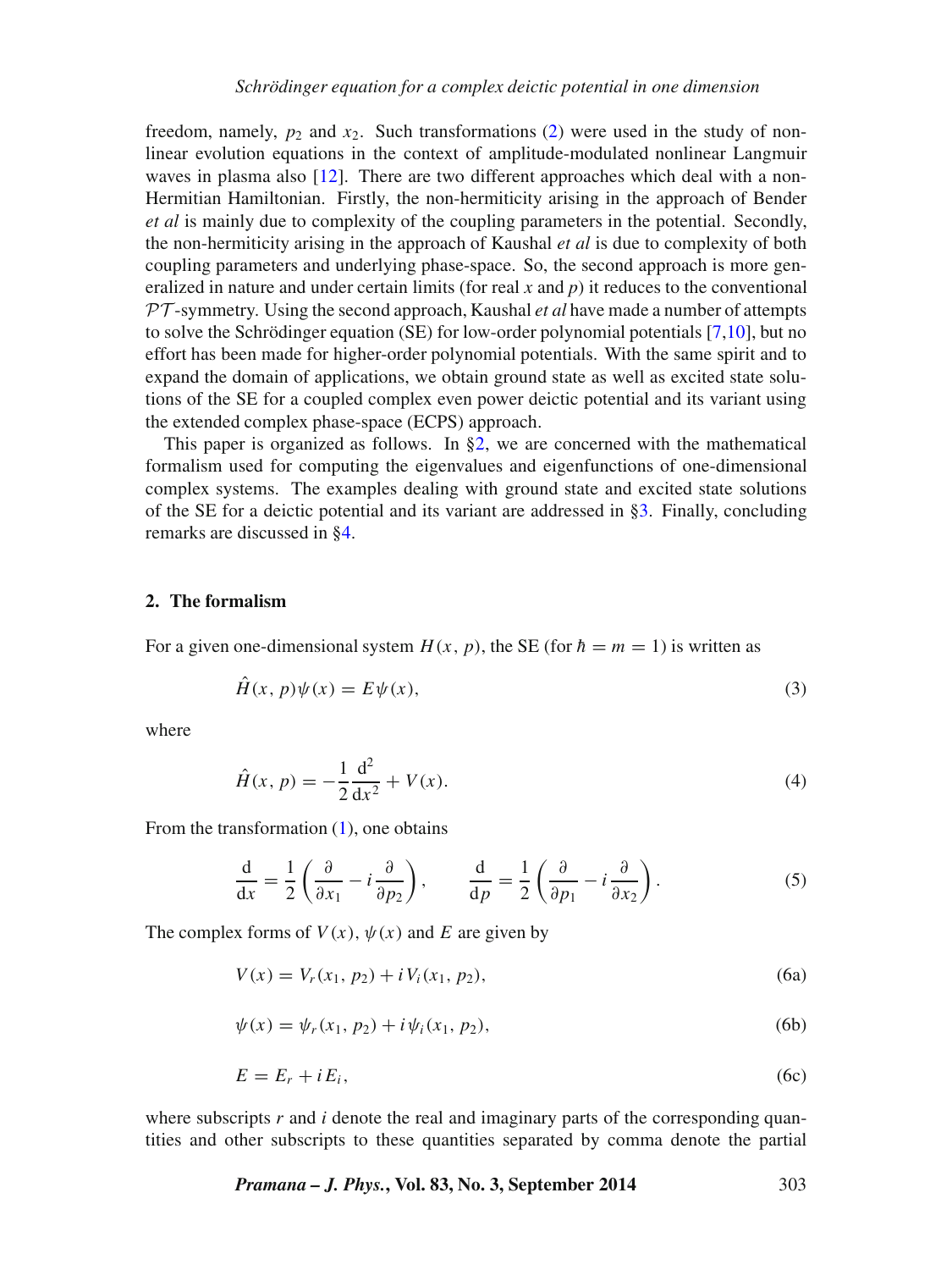derivatives of the quantity concerned. On substituting eqs  $(4)$ – $(6c)$  in eq. [\(3\)](#page-2-3) and then separating the real and imaginary parts of the final expression, one gets

<span id="page-3-0"></span>
$$
-\frac{1}{8} \left( \psi_{r,x_1x_1} - \psi_{r,p_2p_2} + 2 \psi_{i,x_1p_2} \right) + V_r \psi_r - V_i \psi_i = E_r \psi_r - E_i \psi_i, \qquad (7a)
$$

<span id="page-3-1"></span>
$$
-\frac{1}{8}(\psi_{i,x_1x_1}-\psi_{i,p_2p_2}-2\psi_{r,x_1p_2})+V_r\psi_i+V_i\psi_r=E_r\psi_i+E_i\psi_r.
$$
 (7b)

Under Cauchy–Riemann conditions, the analyticity property of the wavefunction  $\psi(x)$ implies

$$
\psi_{r,x_1} = \psi_{i,p_2}, \qquad \psi_{r,p_2} = -\psi_{i,x_1}.
$$
\n(8)

After imposing the analyticity condition  $(8)$  on eqs  $(7a)$  and  $(7b)$ , we have

$$
-\frac{1}{2}\psi_{r,x_1x_1} + V_r\psi_r - V_i\psi_i = E_r\psi_r - E_i\psi_i,
$$
\n(9a)

$$
-\frac{1}{2}\psi_{i,x_1x_1} + V_r\psi_i + V_i\psi_r = E_r\psi_i + E_i\psi_r.
$$
 (9b)

The ansatz for the wavefunction  $\psi(x)$  is chosen as [\[19\]](#page-15-9)

$$
\psi(x) = \phi(x) \exp[g(x)],\tag{10}
$$

where  $\phi(x)$  and  $g(x)$  are complex functions and can be expressed as

<span id="page-3-2"></span>
$$
\phi(x_1, p_2) = \phi_r(x_1, p_2) + i\phi_i(x_1, p_2),\tag{11a}
$$

<span id="page-3-3"></span>
$$
g(x_1, p_2) = g_r(x_1, p_2) + ig_i(x_1, p_2).
$$
\n(11b)

On employing eqs  $(6b)$ ,  $(11a)$  and  $(11b)$  in eq.  $(10)$ , the real and imaginary parts of the wavefunction becomes

<span id="page-3-4"></span>
$$
\psi_r(x_1, p_2) = e^{g_r} (\phi_r \cos g_i - \phi_i \sin g_i), \qquad (12a)
$$

<span id="page-3-5"></span>
$$
\psi_i(x_1, p_2) = e^{g_r} (\phi_i \cos g_i + \phi_r \sin g_i).
$$
\n(12b)

Again, Cauchy–Riemann conditions for the ansatz functions  $g_r$  and  $g_i$  become

$$
g_{r,x_1} = g_{i,p_2}; \quad g_{r,p_2} = -g_{i,x_1}.
$$
\n(13)

By employing eqs  $(12a)$  and  $(12b)$  in eqs  $(9a)$  and  $(9b)$ , we have

$$
g_{r,x_1x_1} + (g_{r,x_1})^2 - (g_{i,x_1})^2 + \frac{1}{(\phi_r^2 + \phi_i^2)} [\phi_r(\phi_{r,x_1x_1} + 2\phi_{r,x_1}g_{r,x_1} - 2\phi_{i,x_1}g_{i,x_1}) + \phi_i(\phi_{i,x_1x_1} + 2\phi_{r,x_1}g_{i,x_1} + 2\phi_{i,x_1}g_{r,x_1})] + 2(E_r - V_r) = 0,
$$
(14a)

<span id="page-3-6"></span>
$$
g_{i,x_1x_1} + 2g_{r,x_1}g_{i,x_1} + \frac{1}{(\phi_r^2 + \phi_i^2)}[\phi_r(\phi_{i,x_1x_1} + 2\phi_{r,x_1}g_{i,x_1} + 2\phi_{i,x_1}g_{r,x_1} + \phi_i(-\phi_{r,x_1x_1} + 2\phi_{i,x_1}g_{i,x_1} - 2\phi_{r,x_1}g_{r,x_1})] + 2(E_i - V_i) = 0.
$$
 (14b)

For the ground state solutions,  $\phi(x)$  is chosen as constant, i.e.,  $\phi(x) = 1$ , then eqs [\(14a\)](#page-3-5) and (14b) reduce to [5, 18] and  $(14b)$  reduce to  $[5,18]$  $[5,18]$ 

<span id="page-3-7"></span>
$$
g_{r,x_1x_1} + (g_{r,x_1})^2 - (g_{i,x_1})^2 + 2(E_r - V_r) = 0,
$$
\n(15a)

<span id="page-3-8"></span>
$$
g_{i,x_1x_1} + 2g_{r,x_1}g_{i,x_1} + 2(E_i - V_i) = 0.
$$
\n(15b)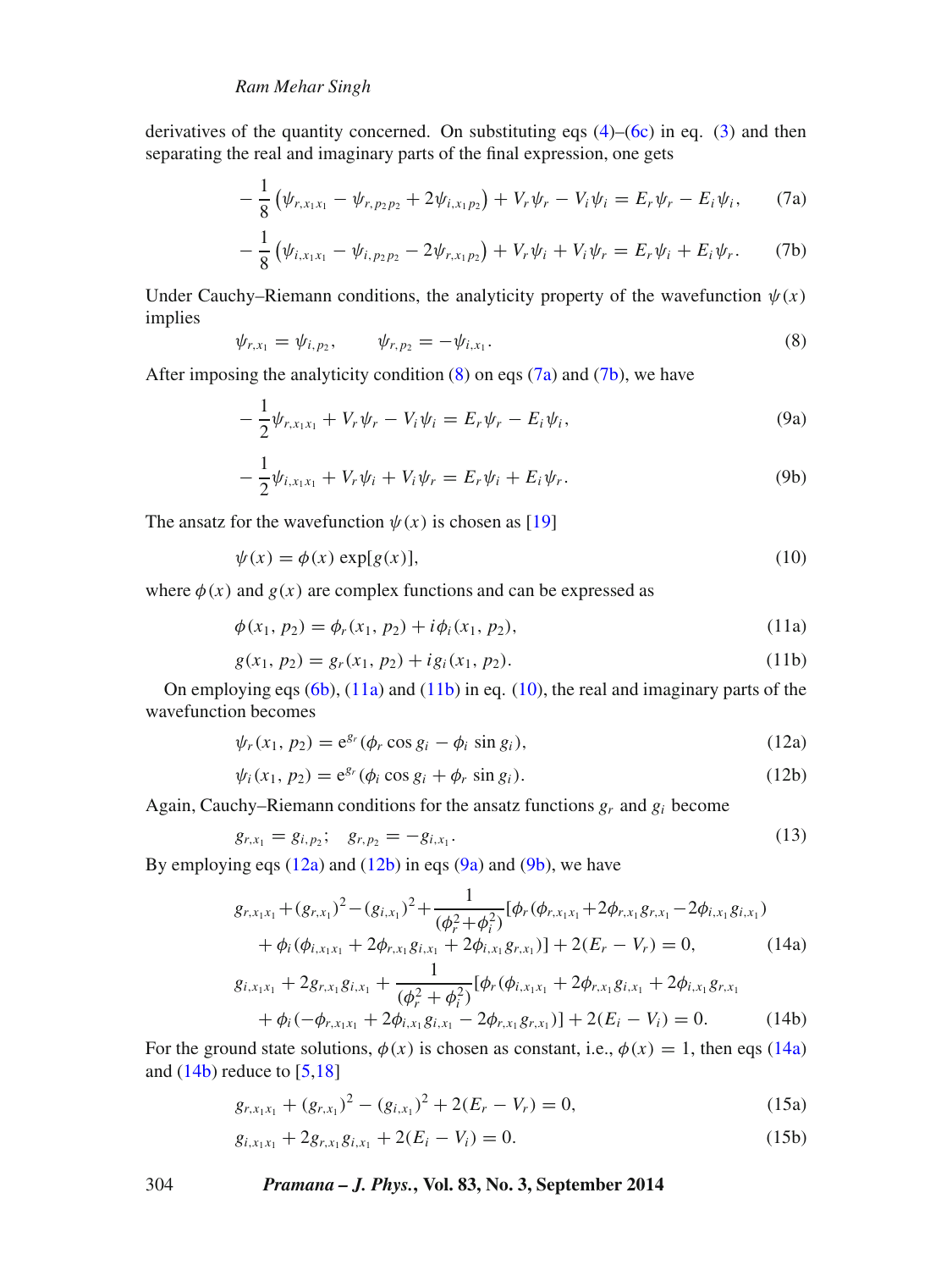Thus, for a given ansatz, one can proceed with eqs  $(15a)$  and  $(15b)$  for the ground state solutions and the full forms of eqs  $(14a)$  and $(14b)$  need to be rationalized for the excited state solutions.

# <span id="page-4-0"></span>**3. Examples**

In this section, we find ground state as well as excited state solutions of the SE for a complex deictic potential and its variant using the mathematical formalism as described in [§2.](#page-2-0)

#### <span id="page-4-4"></span>3.1 *Generalized deictic potential*

Consider a generalized even power deictic potential of the form

<span id="page-4-1"></span>
$$
V(x) = a_0 + a_2 x^2 + a_4 x^4 + a_6 x^6 + a_8 x^8 + a_{10} x^{10},
$$
\n(16)

where the coupling parameters  $a_{2i}$ ,  $0 \le i \le 5$  are complex constants.

Under the transformation  $(2)$ , the real and imaginary parts of the potential  $(16)$  are written as

<span id="page-4-3"></span><span id="page-4-2"></span>
$$
V_r = a_{0r} + a_{2r} (x_1^2 - p_2^2) - 2a_{2i}x_1p_2
$$
  
\n
$$
+ a_{4r} (x_1^4 + p_2^4 - 6x_1^2p_2^2) + 4a_{4i} (x_1p_2^3 - x_1^3p_2)
$$
  
\n
$$
+ a_{6r} (x_1^6 - p_2^6 + 15x_1^2p_2^4 - 15x_1^4p_2^2)
$$
  
\n
$$
+ a_{6i} (-6x_1p_2^5 - 6x_1^5p_2 + 20x_1^3p_2^3)
$$
  
\n
$$
+ a_{8r} (x_1^8 - p_2^8 - 28x_1^2p_2^6 - 28x_1^6p_2^2)
$$
  
\n
$$
+ a_{8i} (8x_1p_2^7 - 8x_1^7p_2 + 56x_1^5p_2^3 - 56x_1^3p_2^5)
$$
  
\n
$$
+ a_{10r} (x_1^{10} - p_2^{10} + 45x_1^2p_2^8 - 45x_1^8p_2^2
$$
  
\n
$$
+ 210x_1^6p_2^4 - 210x_1^4p_2^6)
$$
  
\n
$$
+ a_{10i} (-10x_1p_2^9 - 10x_1^9p_2 + 120x_1^3p_2^7 + 120x_1^7p_2^3 - 252x_1^5p_2^5), (17a)
$$
  
\n
$$
V_i = a_{0i} + a_{2i} (x_1^2 - p_2^2) + 2a_{2r}x_1p_2
$$
  
\n
$$
+ a_{4i} (x_1^4 + p_2^4 - 6x_1^2p_2^2) + 4a_{4r} (x_1p_2^3 - x_1^3p_2)
$$
  
\n
$$
+ a_{6i} (x_1^6 - p_2^6 + 15x_1^2p_2^4 - 15x_1^4p_2^2)
$$
  
\n
$$
- a_{6r} (-6x_1p_2^5 - 6x_1
$$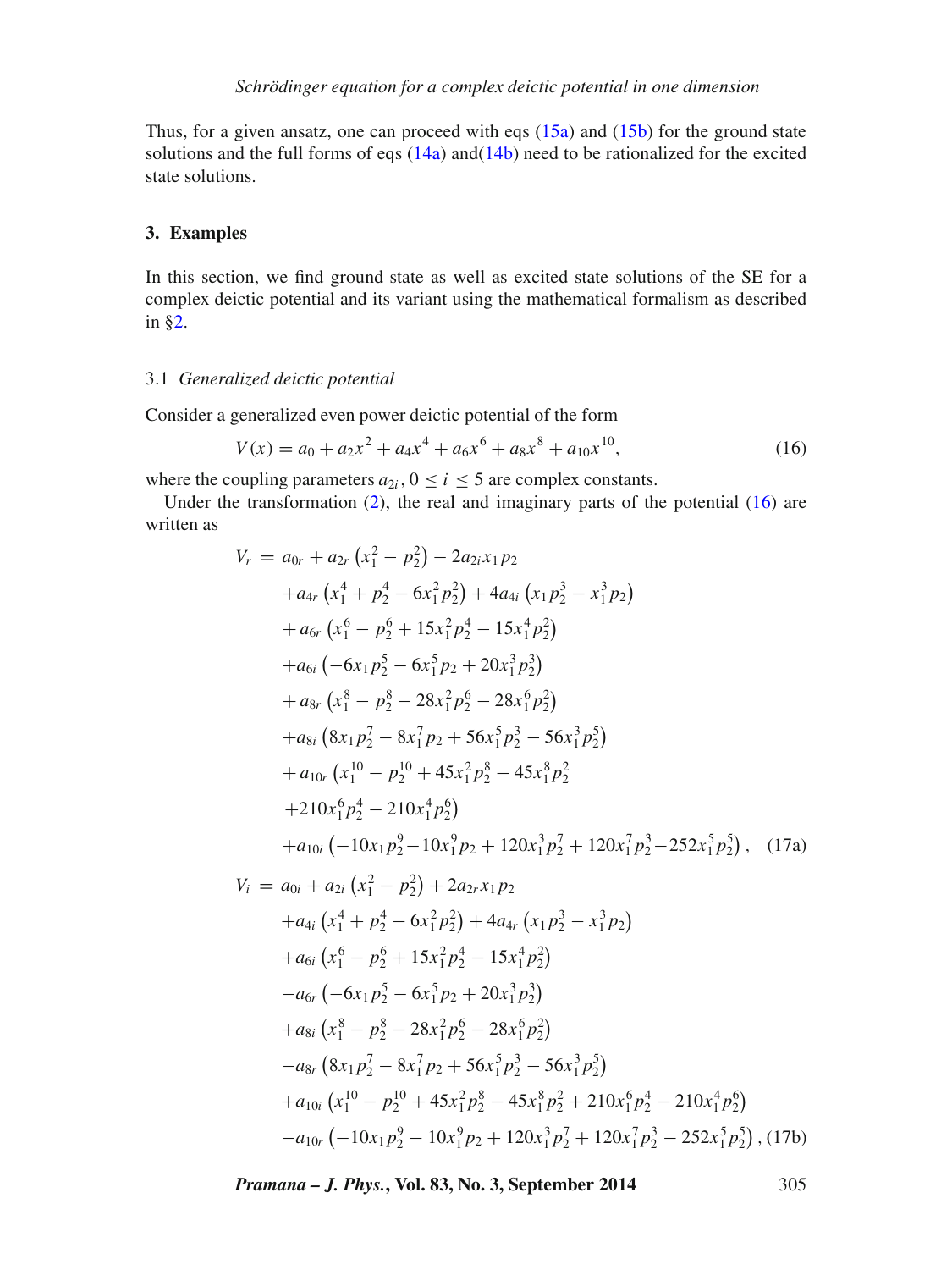The functional forms of  $g_r(x_1, p_2)$  and  $g_i(x_1, p_2)$  for the potential [\(16\)](#page-4-1), confirming the condition  $(13)$  are given by

<span id="page-5-11"></span><span id="page-5-10"></span>
$$
g_r = \frac{1}{2}\alpha_2 \left(x_1^2 - p_2^2\right) + \beta_2 x_1 p_2 + \frac{1}{4}\alpha_4 \left(x_1^4 + p_2^4 - 6x_1^2 p_2^2\right) - \beta_4 \left(x_1 p_2^3 - x_1^3 p_2\right) + \frac{1}{6}\alpha_6 \left(x_1^6 - p_2^6 - 15x_1^4 p_2^2 - 15x_1^2 p_2^4\right) - \frac{1}{6}\beta_6 \left(-6x_1^5 p_2 - 6x_1 p_2^5 - p_2^5 + 20x_1^3 p_2^3\right), \qquad (18a)
$$
  

$$
g_i = \alpha_2 x_1 p_2 - \frac{1}{2}\beta_2 \left(x_1^2 - p_2^2\right) + \alpha_4 \left(x_1 p_2^3 - x_1^3 p_2\right) - \frac{1}{4}\beta_4 \left(x_1^4 + p_2^4 - 6x_1^2 p_2^2\right) + \frac{1}{6}\alpha_6 \left(-6x_1^5 p_2 - 6x_1 p_2^5 - p_2^5 + 20x_1^3 p_2^3\right) + \frac{1}{6}\beta_6 \left(x_1^6 - p_2^6 - 15x_1^4 p_2^2 - 15x_1^2 p_2^4\right), \qquad (18b)
$$

where  $\alpha_i$  and  $\beta_i$  are real. Now, we find the ground state as well as excited state solutions of the SE for the potential [\(16\)](#page-4-1) as follows:

*Ground state solutions*: For obtaining ground state solutions, substitute the above functional forms of  $g_r(x_1, p_2)$  and  $g_i(x_1, p_2)$  in eqs [\(15a\)](#page-3-7) and [\(15b\)](#page-3-8), then rationalization of the resultant expressions yield the following set of 12 non-repeating equations:

<span id="page-5-12"></span>
$$
E_r = a_{0r} - \frac{1}{2}\alpha_2,\tag{19a}
$$

<span id="page-5-13"></span>
$$
E_i = a_{0i} + \frac{1}{2}\beta_2,\tag{19b}
$$

<span id="page-5-0"></span>
$$
\alpha_2^2 - \beta_2^2 + 3\alpha_4 = 2a_{2r},\tag{19c}
$$

<span id="page-5-1"></span>
$$
2\alpha_2\beta_2 + 3\beta_4 = -2a_{2i},\tag{19d}
$$

<span id="page-5-8"></span>
$$
2\alpha_2\alpha_4 - 2\beta_2\beta_4 + 5\alpha_6 = 2a_{4r},\tag{19e}
$$

<span id="page-5-9"></span>
$$
-2\alpha_4\beta_2 - 2\alpha_2\beta_4 + 5\beta_6 = 2a_{4i},\tag{19f}
$$

<span id="page-5-2"></span>
$$
\alpha_4^2 - \beta_4^2 + 2\alpha_2\alpha_6 + 2\beta_2\beta_6 = 2a_{6r},\tag{19g}
$$

<span id="page-5-3"></span>
$$
\alpha_4 \beta_4 + \beta_6 \alpha_6 - \alpha_2 \beta_6 + \alpha_6 \beta_2 = -a_{6i},\tag{19h}
$$

<span id="page-5-6"></span>
$$
\alpha_4 \alpha_6 + \beta_4 \beta_6 = a_{8r},\tag{19}
$$

<span id="page-5-7"></span>
$$
\beta_4 \alpha_6 - \alpha_4 \beta_6 = -a_{8i},\tag{19}
$$

<span id="page-5-4"></span>
$$
\alpha_6^2 - \beta_6^2 = 2a_{10r},\tag{19k}
$$

<span id="page-5-5"></span>
$$
\alpha_6 \beta_6 = a_{10i}.\tag{191}
$$

306 *Pramana – J. Phys.***, Vol. 83, No. 3, September 2014**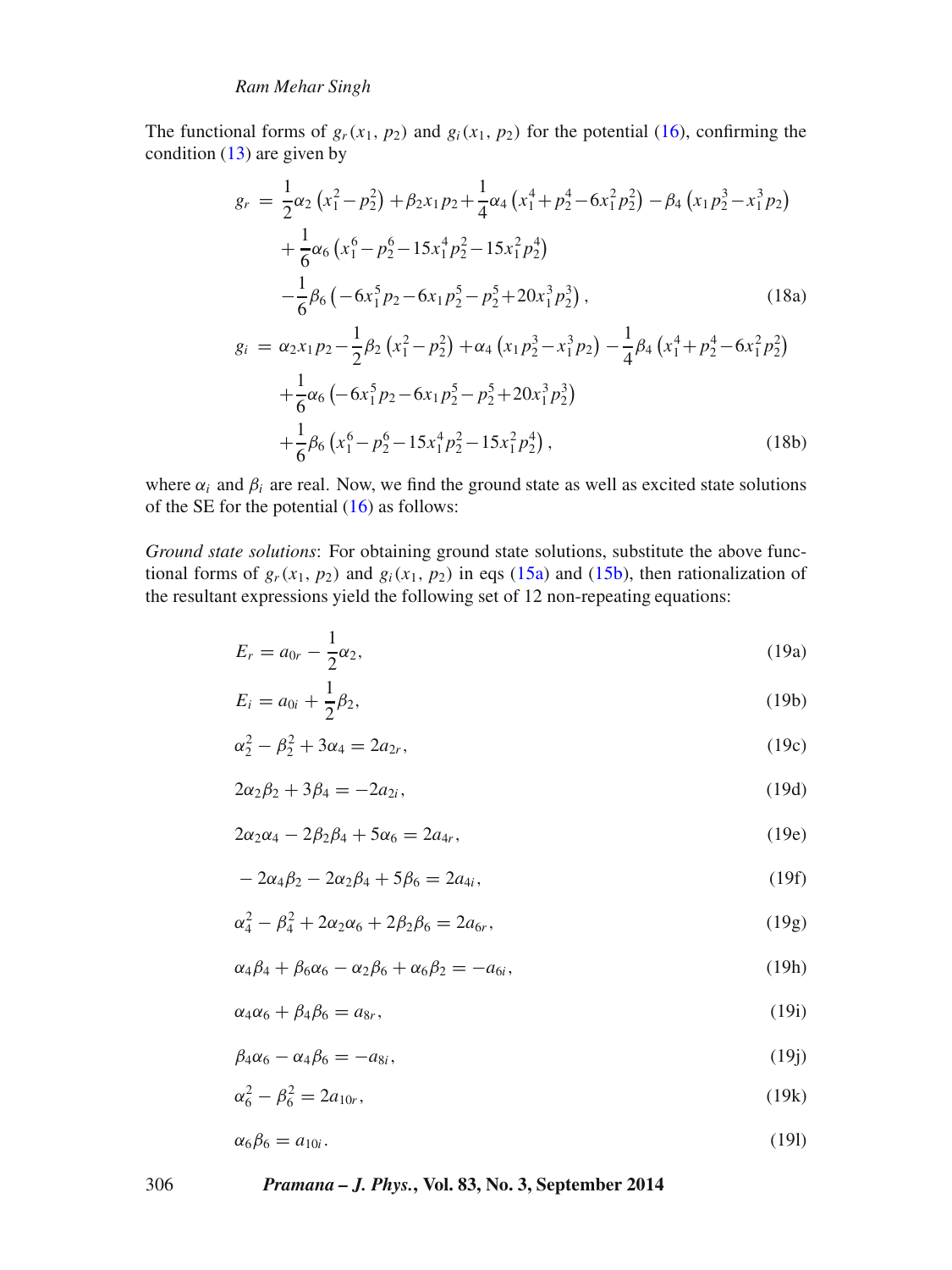Here, eqs [\(19c\)](#page-5-0), [\(19d\)](#page-5-1), [\(19g\)](#page-5-2) and [\(19h\)](#page-5-3) provide constraining relations among the potential parameters, whereas pair of eqs  $[(19k), (19l)], [(19i), (19j)]$  $[(19k), (19l)], [(19i), (19j)]$  $[(19k), (19l)], [(19i), (19j)]$  $[(19k), (19l)], [(19i), (19j)]$  $[(19k), (19l)], [(19i), (19j)]$  $[(19k), (19l)], [(19i), (19j)]$  $[(19k), (19l)], [(19i), (19j)]$  $[(19k), (19l)], [(19i), (19j)]$  $[(19k), (19l)], [(19i), (19j)]$  and  $[(19e), (19f)]$  $[(19e), (19f)]$  $[(19e), (19f)]$  $[(19e), (19f)]$  $[(19e), (19f)]$  can be immediately solved for the six arbitrary constants arising in the ansatz [\(18a\)](#page-5-10) and [\(18b\)](#page-5-11). The results obtained are

<span id="page-6-2"></span>
$$
\alpha_6 = -a_{10_+}, \ \beta_6 = a_{10_-}, \tag{20a}
$$

<span id="page-6-3"></span>
$$
\alpha_4 = -\frac{1}{2|a_{10}|} [a_{8r} a_{10_+} + a_{8i} a_{10_-}], \ \ \beta_4 = \frac{1}{2|a_{10}|} [a_{8r} a_{10_-} - a_{8i} a_{10_+}], \ \ (20b)
$$

<span id="page-6-0"></span>
$$
\alpha_2 = \frac{1}{|a_8|^2} [(a_{8r}a_{4r} + a_{8i}a_{4i})a_{10_+} + (a_{8i}a_{4r} - a_{8r}a_{4i})a_{10_-}
$$

$$
- 5(a_{8r}a_{10r} + a_{8i}a_{10i})], \qquad (20c)
$$

<span id="page-6-1"></span>
$$
\beta_2 = \frac{1}{|a_8|^2} [-(a_{8r}a_{4i} + a_{8i}a_{4r})a_{10_+} + (a_{8r}a_{4r} - a_{8i}a_{4i})a_{10_-} \n+ 5(a_{8r}a_{10i} - a_{8i}a_{10r})].
$$
\n(20d)

Employing the results of eqs [\(20c\)](#page-6-0) and [\(20d\)](#page-6-1) in eqs [\(19a\)](#page-5-12) and [\(19b\)](#page-5-13), the real and imaginary parts of the energy eigenvalues become

<span id="page-6-4"></span>
$$
E_r^{(0)} = a_{0r} + \frac{1}{2|a_8|^2} [(a_{8r}a_{4r} + a_{8i}a_{4i})a_{10_+}
$$
  
 
$$
+ (a_{8i}a_{4r} - a_{8r}a_{4i})a_{10_-} - 5(a_{8r}a_{10r} + a_{8i}a_{10i})], \quad (21a)
$$

<span id="page-6-5"></span>
$$
E_i^{(0)} = a_{0i} + \frac{1}{2|a_8|^2} [-(a_{8r}a_{4i} + a_{8i}a_{4r})a_{10+} + (a_{8r}a_{4r} - a_{8i}a_{4i})a_{10-} + 5(a_{8r}a_{10i} - a_{8i}a_{10r})].
$$
 (21b)

After using the ansatz parameters  $(20a)$ – $(20d)$  in eqs  $(18a)$ – $(18b)$ , eq.  $(10)$  yields

$$
\psi^{(0)}(x) = N \exp\left[\frac{1}{2|a_8|^2} \left\{ (a_{8r}a_4 + ia_{8i}a_4^*)a_{10_+} + (a_{8i}a_4 - ia_{8r}a_4^*)a_{10_-} - 5a_8^*a_{10r} \right\} x^2 + \frac{1}{8|a_{10}|}(a_{10_+} - ia_{10_-})a_8x^4 + \frac{1}{6}(a_{10_+} - ia_{10_-})x^6 \right], \quad (22)
$$

where  $a_4^* = a_{4r} - i a_{4i}$  and  $a_8^* = a_{8r} - i a_{8i}$ .

*Special case*: Under the  $PT$ -symmetric condition [\(1\)](#page-1-1), the potential [\(16\)](#page-4-1) reduces to

$$
V(x) = a_{0r} + a_{2r}x^2 + a_{4r}x^4 + a_{6r}x^6 + a_{8r}x^8 + a_{10r}x^{10}.
$$
 (23)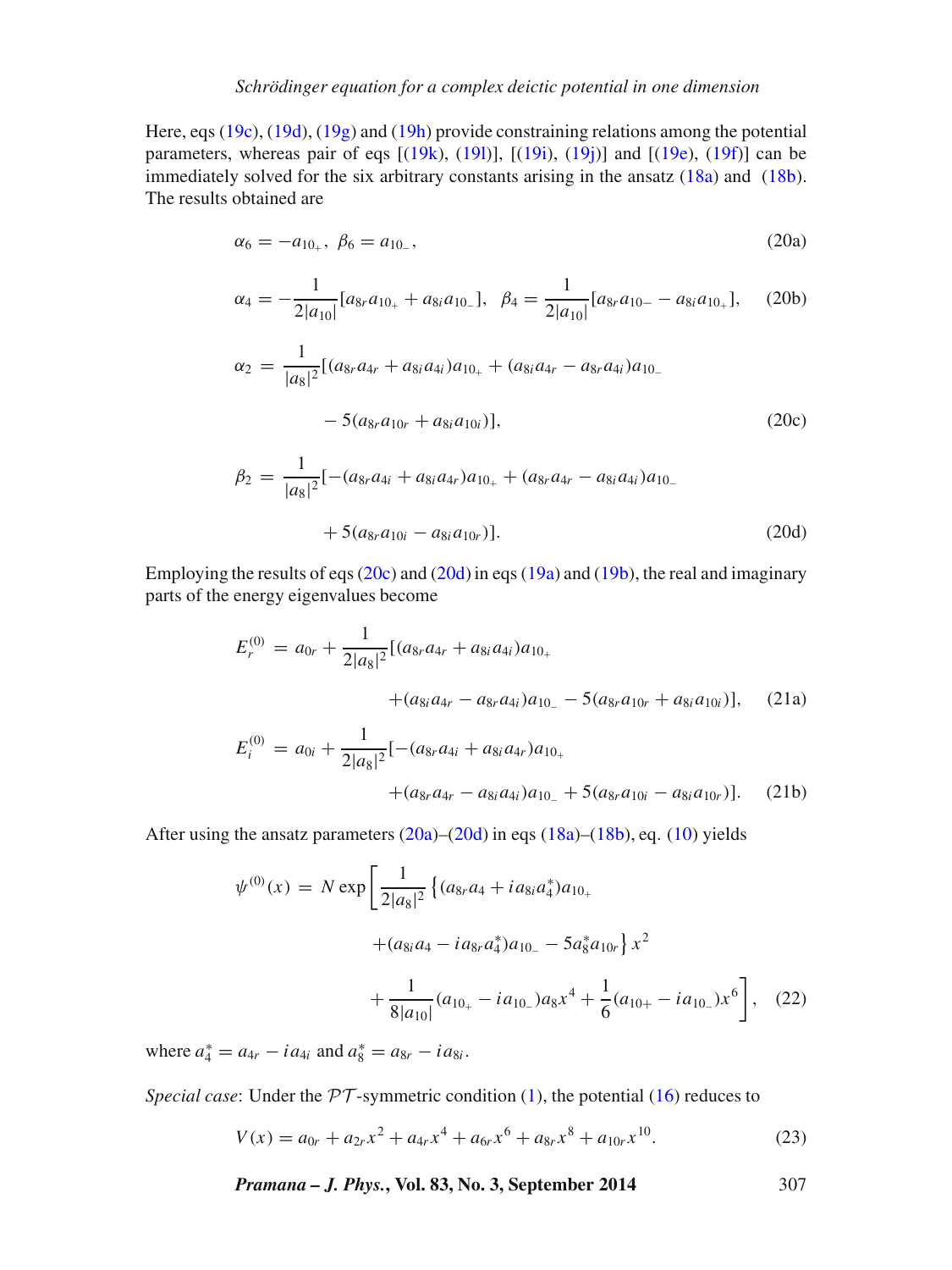Also, under transformation [\(1\)](#page-1-1), the real and imaginary parts of the potential [\(23\)](#page-5-0) are written as

$$
V_r = a_{0r} + a_{2r} (x_1^2 - p_2^2) + a_{4r} (x_1^4 + p_2^4 - 6x_1^2 p_2^2)
$$
  
\n
$$
+ a_{6r} (x_1^6 - p_2^6 + 15x_1^2 p_2^4 - 15x_1^4 p_2^2)
$$
  
\n
$$
+ a_{8r} (x_1^8 - p_2^8 - 28x_1^2 p_2^6 - 28x_1^6 p_2^2)
$$
  
\n
$$
+ a_{10r} (x_1^{10} - p_2^{10} + 45x_1^2 p_2^8 - 45x_1^8 p_2^2
$$
  
\n
$$
+ 210x_1^6 p_2^4 - 210x_1^4 p_2^6),
$$
  
\n
$$
V_i = 2a_{2r}x_1p_2 + 4a_{4r} (x_1p_2^3 - x_1^3p_2)
$$
  
\n
$$
-a_{6r} (-6x_1p_2^5 - 6x_1^5 p_2 + 20x_1^3 p_2^3)
$$
  
\n
$$
-a_{8r} (8x_1p_2^7 - 8x_1^7 p_2 + 56x_1^5 p_2^3 - 56x_1^3 p_2^5)
$$
  
\n
$$
-a_{10r} (-10x_1p_2^9 - 10x_1^9 p_2 + 120x_1^3 p_2^7 + 120x_1^7 p_2^3 - 252x_1^5 p_2^5),
$$
 (24b)

Now, the functional forms of  $g_r$  and  $g_i$  in consonance with condition [\(13\)](#page-3-4) are written as

$$
g_r = \frac{1}{2}\alpha_2 \left(x_1^2 - p_2^2\right) + \frac{1}{4}\alpha_4 \left(x_1^4 + p_2^4 - 6x_1^2 p_2^2\right) + \frac{1}{6}\alpha_6 \left(x_1^6 - p_2^6 - 15x_1^4 p_2^2 - 15x_1^2 p_2^4\right),
$$
  
\n
$$
g_i = \alpha_2 x_1 p_2 + \alpha_4 \left(x_1 p_2^3 - x_1^3 p_2\right)
$$
\n(25a)

$$
= \alpha_2 x_1 p_2 + \alpha_4 (x_1 p_2^3 - x_1^3 p_2)
$$
  
+  $\frac{1}{6} \alpha_6 (-6x_1^5 p_2 - 6x_1 p_2^5 - p_2^5 + 20x_1^3 p_2^3)$ , (25b)

As before, after substituting eqs [\(25a\)](#page-5-9) and [\(25b\)](#page-5-2) in eqs [\(15a\)](#page-3-7) and [\(15b\)](#page-3-8), the rationalization of the resultant expressions yields

$$
E_r = a_{0r} - \frac{1}{2}\alpha_2, \tag{26a}
$$

$$
E_i = 0,\t\t(26b)
$$

$$
\alpha_2^2 + 3\alpha_4 = 2a_{2r},\tag{26c}
$$

$$
2\alpha_2\alpha_4 + 5\alpha_6 = 2a_{4r},\tag{26d}
$$

$$
\alpha_4^2 + 2\alpha_2 \alpha_6 = 2a_{6r},\tag{26e}
$$

$$
\alpha_4 \alpha_6 = a_{8r},\tag{26f}
$$

$$
\alpha_6^2 = 2a_{10r}.\tag{26g}
$$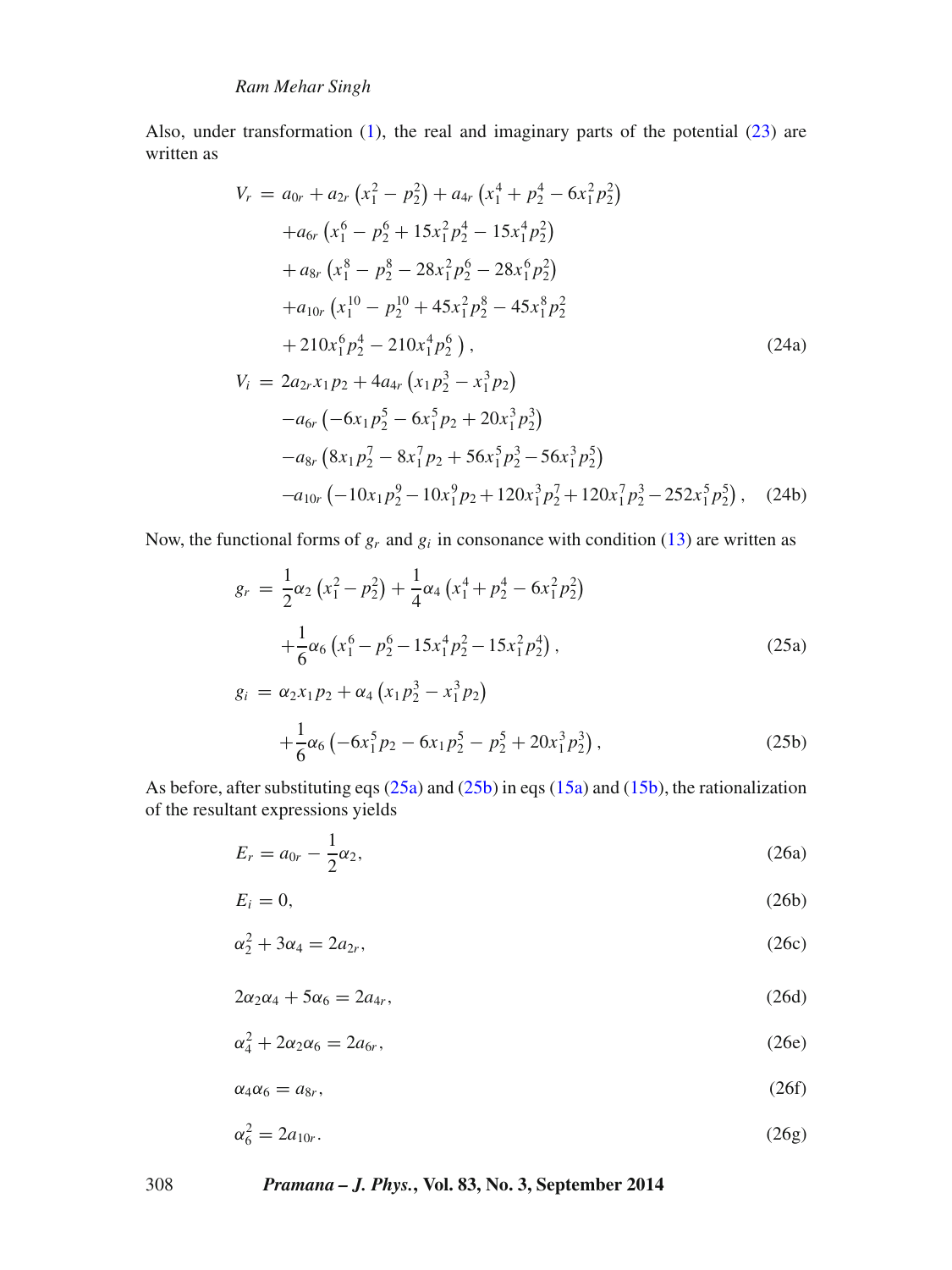After solving eqs  $(26c)$ – $(26g)$ , ansatz parameters are written as

$$
\alpha_6 = -\sqrt{2a_{10r}}, \ \alpha_4 = -\frac{a_{8r}}{4\sqrt{2a_{10r}}},\tag{27a}
$$

$$
\alpha_2 = \frac{a_{4r}\sqrt{2a_{10r}} - 5a_{10r}}{2a_{8r}}.\tag{27b}
$$

On using the ansatz parameters in eqs [\(26a\)](#page-5-3), [\(26b\)](#page-5-6) and [\(10\)](#page-3-1), the eigenspectra become

$$
E_{r(\mathcal{PT})}^{(0)} = a_{0r} - \frac{a_{4r}\sqrt{2a_{10r}} - 5a_{10r}}{2a_{8r}}, \qquad E_{i(\mathcal{PT})}^{(0)} = 0,
$$
 (28a)

$$
\psi^{(0)}(x)_{(\mathcal{PT})} = \exp\left[\frac{a_{4r}\sqrt{2a_{10r}} - 5a_{10r}}{2a_{8r}}x^2 - \frac{a_{8r}}{4\sqrt{2a_{10r}}}x^4 + \sqrt{2a_{10r}}x^6\right].
$$
 (28b)

From eq. [\(28a\)](#page-6-4), we see that imaginary part of the energy eigenvalue vanishes, thus a non-Hermitian Hamiltonian possesses real eigenvalue if it is *PT* -symmetric.

*Excited state solutions*: For computing the first excited state solutions of the potential [\(16\)](#page-4-1), the functional form of  $\phi(x)$  is taken as

$$
\phi(x) = \alpha x + \eta. \tag{29}
$$

Under transformation [\(2\)](#page-1-0), eq. [\(29\)](#page-5-6) yields

$$
\phi_r(x_1, p_2) = \alpha x_1 + \eta, \qquad \phi_i(x_1, p_2) = \alpha p_2,
$$
\n(30)

where  $\alpha$  and  $\eta$  are considered as real constants. Then inserting eqs [\(18a\)](#page-5-10), [\(18b\)](#page-5-11) and [\(30\)](#page-5-7) in eqs  $(14a)$  and  $(14b)$ , the rationalization of the resultant expressions yields the following non-repeating equations in addition to eqs  $(19g)$ – $(19l)$ :

$$
E_r^{(1)} = a_{0r} - \frac{3}{2}\alpha_2,\tag{31a}
$$

$$
E_i^{(1)} = a_{0i} + \frac{3}{2}\beta_2,\tag{31b}
$$

$$
5\alpha_4 + \alpha_2^2 - \beta_2^2 = 2a_{2r},\tag{31c}
$$

$$
5\beta_4 + 2\alpha_2 \beta_2 = -2a_{2i},\tag{31d}
$$

$$
2\alpha_2\alpha_4 - 2\beta_2\beta_4 + 7\alpha_6 = 2a_{4r},\tag{31e}
$$

$$
2\beta_2\alpha_4 + 2\alpha_2\beta_4 + 7\beta_6 = -2a_{4i}.\tag{31f}
$$

*Pramana – J. Phys.***, Vol. 83, No. 3, September 2014** 309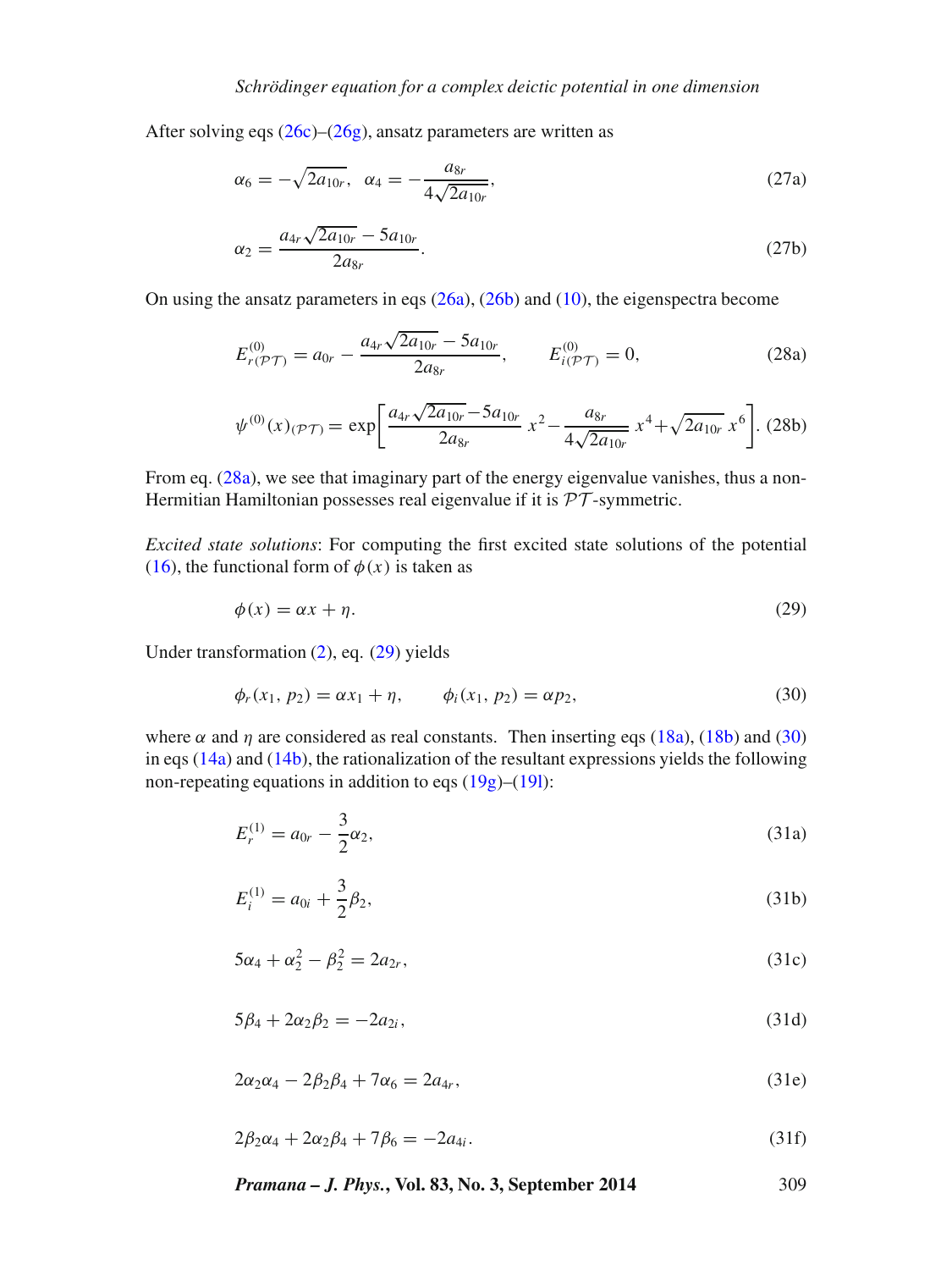Here, the ansatz parameters  $\alpha_4$ ,  $\beta_4$ ,  $\alpha_6$  and  $\beta_6$  are the same as obtained in ground state solutions. However,  $\alpha_2$  and  $\beta_2$  are obtained from eqs [\(31e\)](#page-6-0)–[\(31f\)](#page-6-1) as

$$
\alpha_2 = \frac{1}{|a_8|^2} [(a_{8r}a_{4r} + a_{8i}a_{4i})a_{10_+} + (a_{8i}a_{4r} - a_{8r}a_{4i})a_{10_-}\n- 7(a_{8r}a_{10r} + a_{8i}a_{10i})],
$$
\n(32a)  
\n
$$
\beta_2 = \frac{1}{|a_8|^2} [-(a_{8r}a_{4i} + a_{8i}a_{4r})a_{10_+} + (a_{8r}a_{4r} - a_{8i}a_{4i})a_{10_-}\n+ 7(a_{8r}a_{10i} - a_{8i}a_{10r})].
$$
\n(32b)

Substituting the values of  $\alpha_2$  and  $\beta_2$  in eqs [\(31a\)](#page-5-4) and [\(31b\)](#page-5-5), the real and imaginary parts of the eigenvalue become

$$
E_r^{(1)} = a_{0r} - \frac{3}{2|a_8|^2} [(a_{8r}a_{4r} + a_{8i}a_{4i})a_{10_+} + (a_{8i}a_{4r} - a_{8r}a_{4i})a_{10_-} - 5(a_{8r}a_{10r} + a_{8i}a_{10i})],
$$
 (33a)

$$
E_i^{(1)} = a_{0i} + \frac{3}{2|a_8|^2} [-(a_{8r}a_{4i} + a_{8i}a_{4r})a_{10_+} + (a_{8r}a_{4r} - a_{8i}a_{4i})a_{10_-} + 5(a_{8r}a_{10i} - a_{8i}a_{10r})],
$$
 (33b)

and eigenfunction for the same is obtained as

$$
\psi^{(1)}(x) = N \exp\left[\frac{1}{2|a_8|^2} \{ (a_{8r}a_4 + i a_{8i}a_4^*) a_{10+} + (a_{8i}a_4 - i a_{8r}a_4^*) a_{10-} - 7 a_8^* a_{10r} \} x^2 + \frac{1}{8|a_{10}|} (a_{10+} - i a_{10-}) a_8 x^4 + \frac{1}{6} (a_{10+} - i a_{10-}) x^6 \right].
$$
\n(34)

*Special case*: Under the *PT* -symmetric condition [\(1\)](#page-1-1), the first excited state eigenspectra for potential  $(16)$  turn out to be

$$
E_{r(\mathcal{PT})}^{(1)} = a_{0r} - \frac{3a_{4r}\sqrt{2a_{10r}} - 7a_{10r}}{2a_{8r}}, \qquad E_{i(\mathcal{PT})}^{(1)} = 0,
$$
\n(35)

$$
\psi^{(1)}(x)_{(\mathcal{PT})} = N \exp \left[ \frac{a_{4r} \sqrt{2a_{10r}} - 7a_{10r}}{2a_{8r}} x^2 + \frac{a_{8r}}{4\sqrt{2a_{10r}}} x^4 + \sqrt{2a_{10r}} x^6 \right].
$$
 (36)

### 3.2 *Variant of deictic potential*

Here, we consider a deictic potential with inverse harmonic term as [\[5\]](#page-14-5)

$$
V(x) = a_0 + a_2 x^2 + a_4 x^4 + a_6 x^6 + a_8 x^8 + a_{10} x^{10} + \frac{A}{x^2},
$$
\n(37)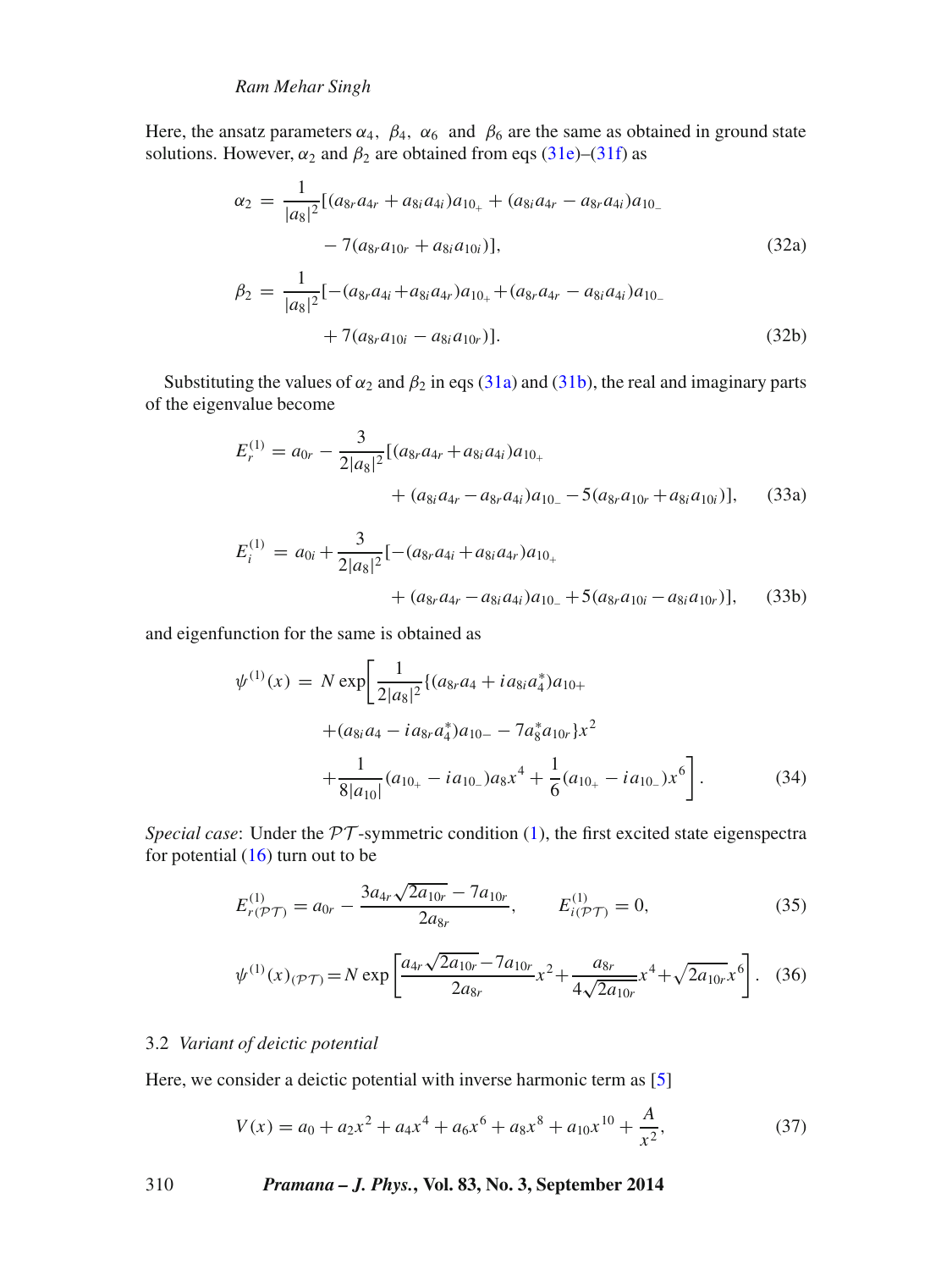where parameters  $a_i$  and A are complex constants.

Again, under the transformation  $(2)$ , the real and imaginary parts of the potential  $(37)$ becomes

$$
V_r = V_{r1} + A_r \frac{\left(x_1^2 - p_2^2\right)}{\left(x_1^2 + p_2^2\right)^2} + A_i \frac{\left(2x_1 p_2\right)}{\left(x_1^2 + p_2^2\right)^2},\tag{38a}
$$

$$
V_i = V_{i1} + A_i \frac{\left(x_1^2 - p_2^2\right)}{\left(x_1^2 + p_2^2\right)^2} - A_r \frac{\left(2x_1 p_2\right)}{\left(x_1^2 + p_2^2\right)^2},\tag{38b}
$$

where  $V_{r1}$  and  $V_{i1}$  are the same as given by eqs [\(17a\)](#page-4-2) and [\(17b\)](#page-4-3). The functional forms of  $g_r(x_1, p_2)$  and  $g_i(x_1, p_2)$  complying with analyticity condition [\(13\)](#page-3-4) turn out to be

$$
g_r = g_{r1} + \gamma \tan^{-1}(x_1/p_2) - \frac{\delta}{2} \ln(x_1^2 + p_2^2), \qquad (39a)
$$

<span id="page-10-0"></span>
$$
g_i = g_{i1} + \delta_1 \tan^{-1}(x_1/p_2) + \frac{\gamma}{2} \ln(x_1^2 + p_2^2), \tag{39b}
$$

where  $g_{r1}$  and  $g_{i1}$  are the same as given by eqs [\(18a\)](#page-5-10) and [\(18b\)](#page-5-11). Now, the ground state and excited state solutions of the SE for the potential [\(37\)](#page-6-4) are computed as follows:

*Ground state solutions*: In order to calculate the ground state solutions for the potential  $(37)$ , substitute eqs  $(38a)$ – $(39b)$  in eqs  $(15a)$  and  $(15b)$ , then equating the coefficients of various terms to zero, one obtains the following set of non-repeating equations in addition to eqs  $(19g)$ – $(19l)$  as before, namely,

<span id="page-10-3"></span>
$$
E_r = a_{0r} - \frac{1}{2}\alpha_2 + \alpha_2\delta - \beta_2\gamma,
$$
\n(40a)

<span id="page-10-4"></span>
$$
E_i = a_{0i} + \frac{1}{2}\beta_2 - \alpha_2\gamma - \beta_2\delta,
$$
\n(40b)

$$
\alpha_2^2 - \beta_2^2 + 3\alpha_4 - 2\alpha_4 \delta + 2\beta_4 \gamma = 2a_{2r},\tag{40c}
$$

$$
2\alpha_2\beta_2 + 3\beta_4 - 2\alpha_4\gamma - 2\beta_4\delta = -2a_{2i},\tag{40d}
$$

<span id="page-10-1"></span>
$$
2\alpha_2 \alpha_4 - 2\beta_2 \beta_4 + 5\alpha_6 - 2\alpha_6 \delta - 2\beta_6 \gamma = 2a_{4r},\tag{40e}
$$

$$
2\beta_2\alpha_4 + 2\alpha_2\beta_4 - 5\beta_6 - 2\alpha_6\gamma + 2\beta_6\delta = -2a_{4i},\tag{40f}
$$

<span id="page-10-5"></span>
$$
\gamma + 2\delta\gamma = -A_i,\tag{40g}
$$

<span id="page-10-2"></span>
$$
\delta - \gamma^2 + \delta^2 = 2A_r. \tag{40h}
$$

The value of ansatz parameters  $\alpha_4$ ,  $\beta_4$ ,  $\alpha_6$  and  $\beta_6$  are the same as obtained in [§3.1.](#page-4-4) However, the rest of the parameters are obtained from eqs  $(40e)$ – $(40h)$  as

$$
\alpha_2 = \frac{1}{|a_8|^2} [(a_{8r}a_{4r} + a_{8i}a_{4i})a_{10+} + (a_{8i}a_{4r} - a_{8r}a_{4i})a_{10-} - 5(a_{8r}a_{10r} + a_{8i}a_{10i}) + 4A_r \{a_{10r}(a_{8r} - a_{8i}) + a_{10i}(a_{8r} + a_{8i})\}],
$$
\n(41a)

*Pramana – J. Phys.***, Vol. 83, No. 3, September 2014** 311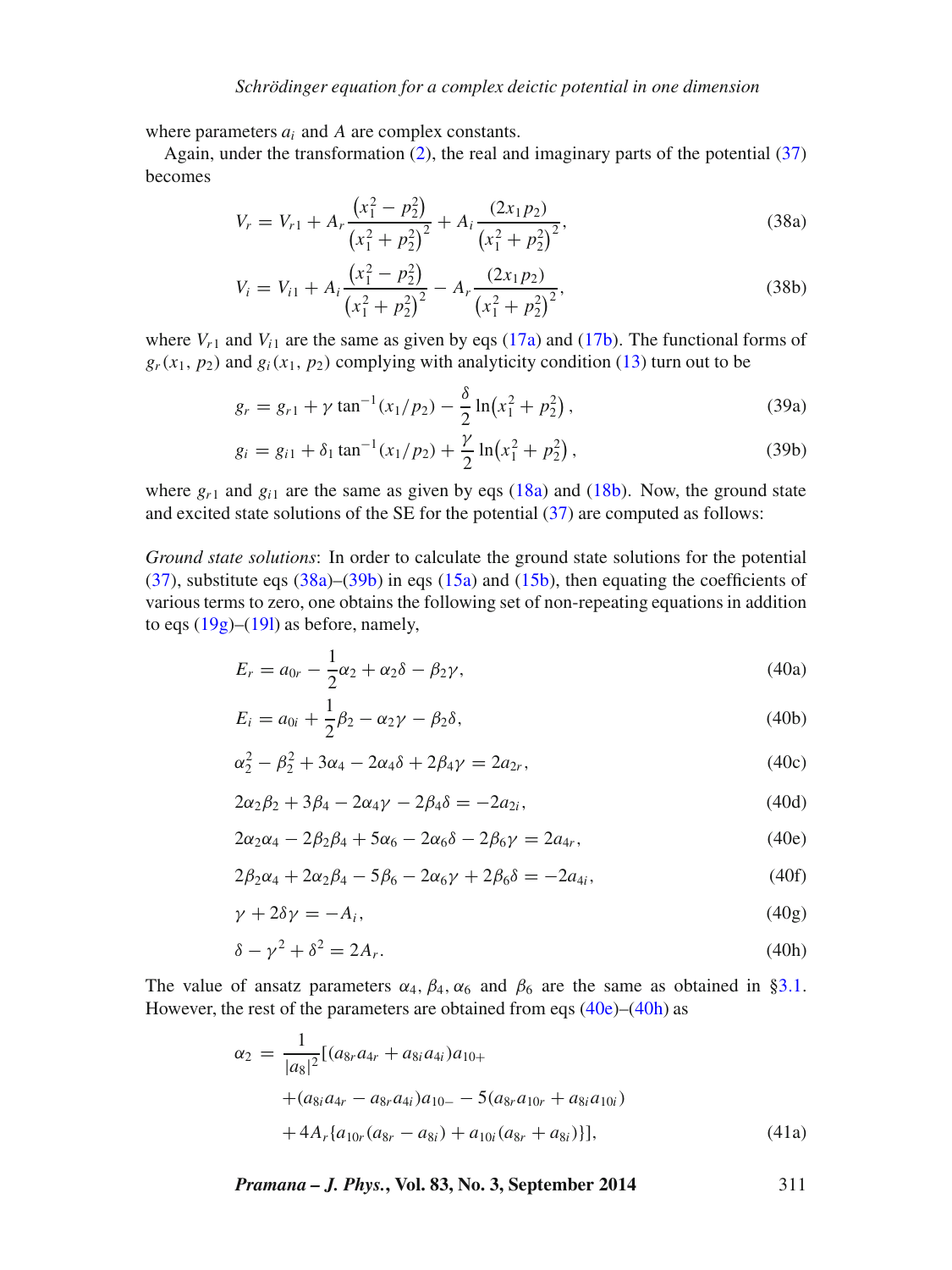*Ram Mehar Singh*

$$
\beta_2 = \frac{1}{|a_8|^2} [-(a_{8r}a_{4i} + a_{8i}a_{4r})a_{10+} \n+ (a_{8r}a_{4r} - a_{8i}a_{4i})a_{10-} + 5(a_{8r}a_{10i} - a_{8i}a_{10r}) \n+ 4A_r \{a_{10r}(a_{8r} + a_{8i}) - a_{10i}(a_{8r} - a_{8i})\}],
$$
\n(41b)  
\n
$$
\gamma = \delta = 2A_r.
$$
\n(41c)

Finally, substituting the values of various ansatz parameters in eqs 
$$
(40a)
$$
 and  $(40b)$ , the real and imaginary parts of energy eigenvalue become

<span id="page-11-0"></span>
$$
E_r^{(0)} = a_{0r} - \frac{1}{2|a_8|^2} [(a_{8r}a_{4r} + a_{8i}a_{4i})a_{10_+}\n+ (a_{8i}a_{4r} - a_{8r}a_{4i})a_{10_-} - 5(a_{8r}a_{10r} + a_{8i}a_{10i})\n+ 4A_r \{a_{10r}(a_{8r} - a_{8i}) + a_{10i}(a_{8r} + a_{8i})\}\n+ \frac{2A_r}{|a_8|^2} [(a_{4r} + a_{4i})\{(a_{8r} + a_{8i})a_{10_+}\n- (a_{8r} - a_{8i})a_{10_-}\} + 5\{-(a_{10r} + a_{10i})a_{8r} + (a_{10r} - a_{10i})a_{8i}\}\n+ 8A_r \{a_{10i}a_{8r} - a_{10r}a_{8i}\}],
$$
\n
$$
E_i^{(0)} = a_{0i} + \frac{1}{2|a_8|^2} [- (a_{8r}a_{4i} + a_{8i}a_{4r})a_{10_+}\n+ (a_{8r}a_{4r} - a_{8i}a_{4i})a_{10_-} + 5(a_{8r}a_{10i} - a_{8i}a_{10r})\n+ 4A_r \{a_{10r}(a_{8r} + a_{8i}) - a_{10i}(a_{8r} - a_{8i})\}]
$$
\n
$$
- \frac{2A_r}{|a_8|^2} [(a_{4r} - a_{4i})\{(a_{8r} - a_{8i})a_{10_+}\n- (a_{8r} + a_{8i})a_{10_-}\} + 5\{- (a_{10r} - a_{10i})a_{8r}\n- (a_{8r} + a_{8i})a_{10_-}\} + 5\{- (a_{10r} - a_{10i})a_{8r}\n- (a_{8r} + a_{8i})a_{10_-}\} + 5\{- (a_{10r} - a_{10i})a_{8r}\n- 8r\}
$$

 $-(a_{10r} + a_{10i})a_{8i} + 8A_r\{a_{10r}a_{8r} + a_{10i}a_{8i}\}\$  (43) and the corresponding eigenfunction turns out to be

$$
\psi^{(0)}(x) = N(x_1^2 + p_2^2)^{(i-1)A_r}
$$
  
\n
$$
\times \exp\left[\frac{1}{2|a_8|^2}\{(a_8, a_4 + ia_{8i}a_4^*)a_{10+} + (a_{8i}a_4 - ia_8a_4^*)a_{10-} -5a_{8r}^*a_{10r} + 4A_r[a_{10r}(1-i)a_{10+}a_8^* + (1+i)a_{10-}a_8^*]\right]x^2
$$
  
\n
$$
+\frac{1}{8|a_{10}|}(a_{10+} - ia_{10-})a_8x^4
$$
  
\n
$$
+\frac{1}{6}(a_{10+} - ia_{10-})x^6] + 2A_r(1+i)\tan^{-1}\frac{x_1}{p_2}\right].
$$
 (44)

Under the  $PT$ -symmetric condition [\(1\)](#page-1-1), the eigenspectra becomes

$$
E_{r(\mathcal{PT})}^{(0)} = a_{0r} + \frac{(-2 + \sqrt{1 + 8A_r})}{2} \left[ \frac{a_{4r}\sqrt{2a_{10r}} - a_{10r}(6 - \sqrt{1 + 8A_r})}{2a_{8r}} \right], \quad (45a)
$$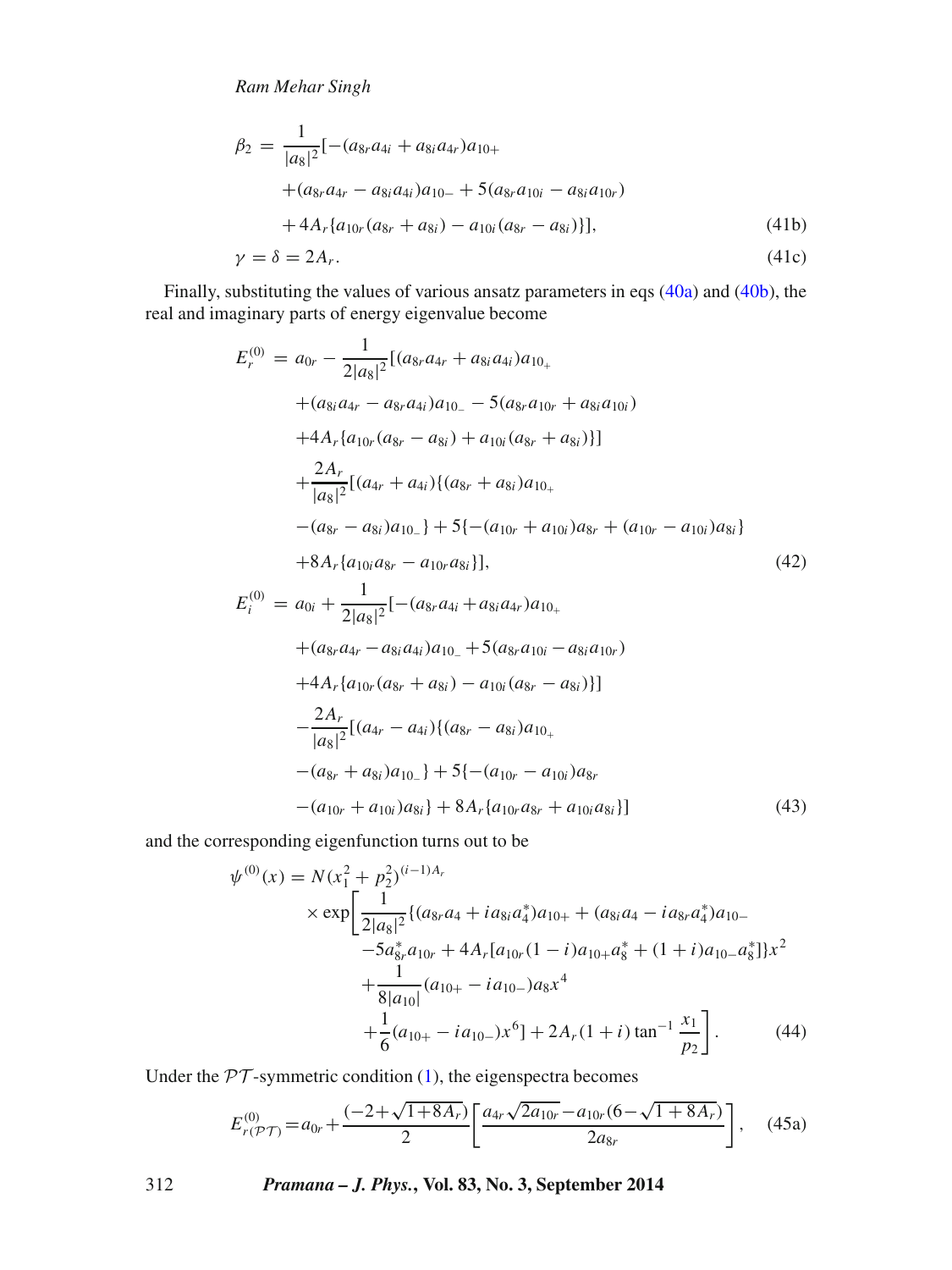*Schrödinger equation for a complex deictic potential in one dimension*

$$
E_{i(\mathcal{PT})}^{(0)} = 0,\tag{45b}
$$

$$
\psi^{(0)}(x)\,(\mathcal{P}\mathcal{T}) = \left(x_1^2 + p_2^2\right)^{-\delta/2} \exp\left[\frac{a_{4r}\sqrt{2a_{10r}} - a_{10r}(6 - \sqrt{1 + 8A_r})}{a_{8r}}x^2 - \frac{a_{8r}}{4\sqrt{2a_{10r}}}x^4 + \sqrt{2a_{10r}}x^6\right].\tag{45c}
$$

*Excited state solutions*: To compute the energy eigenvalue and associated eigenfunction for the first excited state of potential  $(37)$ , imply eqs  $(38a)$ – $(39b)$  and  $(30)$  in eqs  $(14a)$ and [\(14b\)](#page-3-6), then rationalization of the resultant expressions yields the following equations in addition to eqs  $(19g)$ – $(19l)$  as

$$
E_r = a_{0r} - \frac{3}{2}\alpha_2 + \alpha_2\delta - \beta_2\gamma,
$$
\n(46a)

$$
E_i = a_{0i} + \frac{3}{2}\beta_2 - \alpha_2\gamma - \beta_2\delta,
$$
\n(46b)

$$
\alpha_2^2 - \beta_2^2 + 5\alpha_4 - 2\alpha_4 \delta + 2\beta_4 \gamma = 2a_{2r},
$$
\n(46c)

$$
2\alpha_2\beta_2 + 5\beta_4 - 2\alpha_4\gamma - 2\beta_4\delta = -2a_{2i},\tag{46d}
$$

$$
2\alpha_2\alpha_4 - 2\beta_2\beta_4 + 7\alpha_6 - 2\alpha_6\delta - 2\beta_6\gamma = 2a_{4r},
$$
\n(46e)

$$
2\beta_2\alpha_4 + 2\alpha_2\beta_4 - 7\beta_6 - 2\alpha_6\gamma + 2\beta_6\delta = -2a_{4i},\tag{46f}
$$

$$
\delta^2 - \delta - \gamma^2 = 2A_r \tag{46g}
$$

<span id="page-12-0"></span>
$$
\gamma - 2\delta \gamma = -A_i. \tag{46h}
$$

The ansatz parameters,  $\alpha_4$ ,  $\beta_4$ ,  $\alpha_6$  and  $\beta_6$  are the same as obtained in the earlier section and others are obtained from eqs  $(46e)$ – $(46h)$  as

$$
\alpha_2 = \frac{1}{|a_8|^2} [(a_{8r}a_{4r} + a_{8i}a_{4i})a_{10_+}\n+ (a_{8i}a_{4r} - a_{8r}a_{4i})a_{10_-} - 7(a_{8r}a_{10r} + a_{8i}a_{10i})\n+ 4A_r \{a_{10r}(a_{8r} - a_{8i}) + a_{10i}(a_{8r} + a_{8i})\}],
$$
\n(47a)  
\n
$$
\beta_2 = \frac{1}{|a_8|^2} [-(a_{8r}a_{4i} + a_{8i}a_{4r})a_{10_+}\n+ (a_{8r}a_{4r} - a_{8i}a_{4i})a_{10_-} + 7(a_{8r}a_{10i} - a_{8i}a_{10r})\n+ 4A_r \{a_{10r}(a_{8r} + a_{8i}) - a_{10i}(a_{8r} - a_{8i})\}],
$$
\n(47b)

$$
\gamma = \delta = 2A_r. \tag{47c}
$$

*Pramana – J. Phys.***, Vol. 83, No. 3, September 2014** 313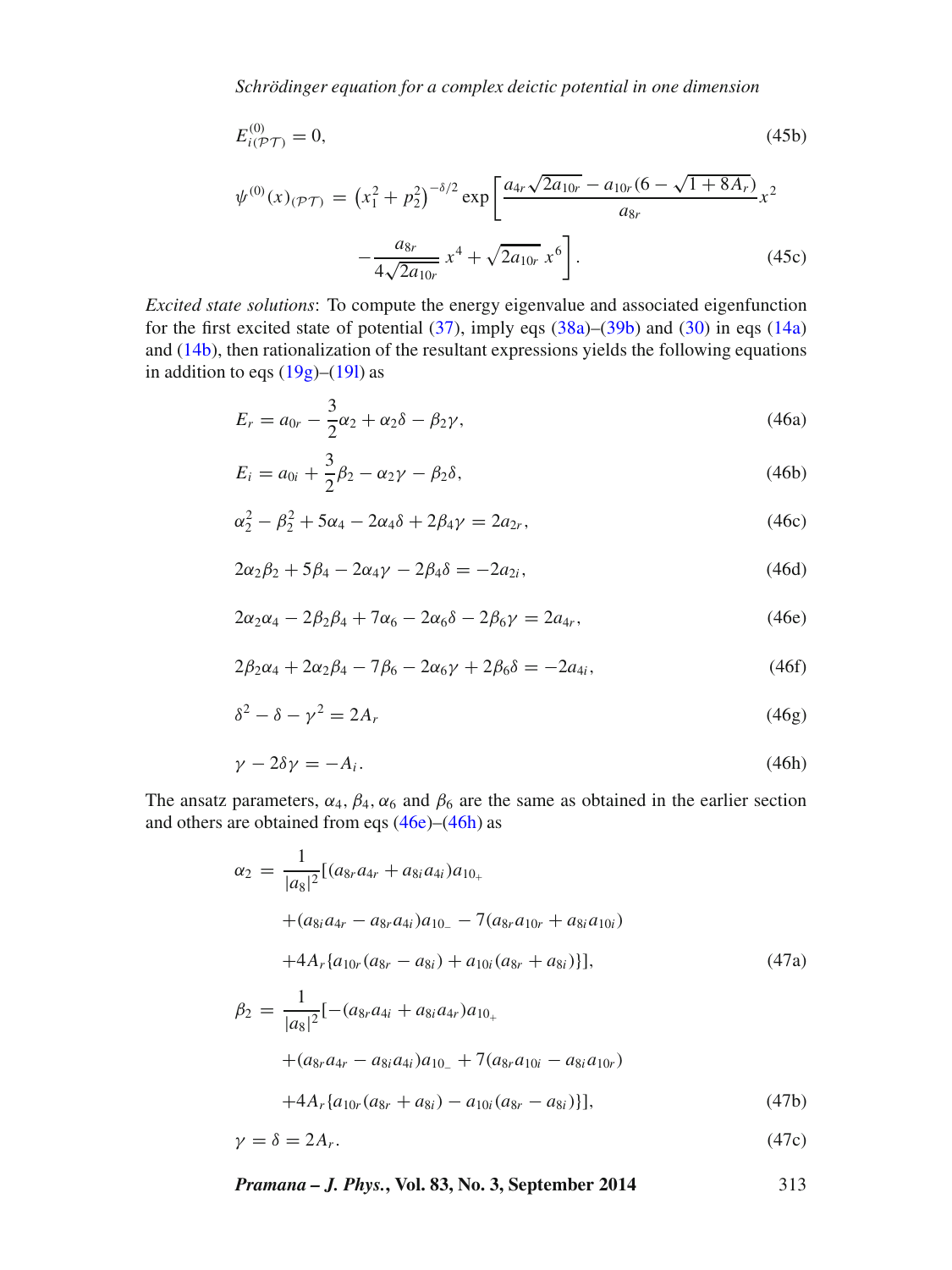# *Ram Mehar Singh*

Finally, substituting the values of various ansatz parameters in eqs [\(46a\)](#page-10-5) and [\(46b\)](#page-10-2), the real and imaginary parts of energy eigenvalue are written as

$$
E_r^{(1)} = a_{0r} - \frac{1}{2|a_8|^2} [(a_{8r}a_{4r} + a_{8i}a_{4i})a_{10+} + (a_{8i}a_{4r} - a_{8r}a_{4i})a_{10-} - 7(a_{8r}a_{10r} + a_{8i}a_{10i}) + 4A_r\{a_{10r}(a_{8r} - a_{8i}) + a_{10i}(a_{8r} + a_{8i})\}] + \frac{2A_r}{|a_8|^2} [(a_{4r} + a_{4i})\{(a_{8r} + a_{8i})a_{10+} - (a_{8r} - a_{8i})a_{10-}\} + 7\{-(a_{10r} + a_{10i})a_{8r} + (a_{10r} - a_{10i})a_{8i}\} + 8A_r\{a_{10i}a_{8r} - a_{10r}a_{8i}\}],
$$
\n
$$
E_i^{(1)} = a_{0i} + \frac{1}{2|a_8|^2} [-(a_{8r}a_{4i} + a_{8i}a_{4r})a_{10+} + (a_{8r}a_{4r} - a_{8i}a_{4i})a_{10-} + 7(a_{8r}a_{10i} - a_{8i}a_{10r}) + 4A_r\{a_{10r}(a_{8r} + a_{8i}) - a_{10i}(a_{8r} - a_{8i})\}]
$$
\n
$$
- \frac{2A_r}{|a_8|^2} [(a_{4r} - a_{4i})\{(a_{8r} - a_{8i})a_{10+} - (a_{8r} + a_{8i})a_{10-}\} + 7\{-a_{10r} - a_{10i})a_{8r} - (a_{10r} + a_{10i})a_{8i}\} + 8A_r\{a_{10r}a_{8r} + a_{10i}a_{8i}\}]
$$
\n(48b)

and the eigenfunction is given by

$$
\psi^{(1)}(x) = N \left( x_1^2 + p_2^2 \right)^{(1-i)A_r} x_1 \exp \left[ \frac{1}{2|a_8|^2} \left\{ \left( a_8, a_4 + i a_{8i} a_4^* \right) a_{10_+} \right. \right.\left. + \left( a_8, a_4 - i a_8, a_4^* \right) a_{10_-} - 7 a_8^* a_{10r} \right.\left. - 4A_r \left\{ a_{10r} (1-i) a_{10_+} a_8^* + (1+i) a_{10_-} a_8^* \right\} \right\} x^2 + \frac{1}{8|a_{10}|} (a_{10_+} - ia_{10_-}) a_8 x^4 + \frac{1}{6} (a_{10_+} - ia_{10_-}) x^6 - 2A_r (1+i) \tan^{-1} \frac{x_1}{p_2} \right]. \tag{49}
$$

Under condition [\(1\)](#page-1-1), the  $PT$ -symmetric solutions of the potential [\(37\)](#page-6-4) reduce to

$$
E_{r(\mathcal{PT})}^{(1)} = a_{0r} + \frac{(-2 + \sqrt{1 + 8A_r})}{2} \left[ \frac{a_{4r}\sqrt{2a_{10r}} - a_{10r}(6 - \sqrt{1 + 8A_r})}{2a_{8r}} \right], (50)
$$

$$
E_{i(\mathcal{PT})}^{(1)} = 0,\t\t(51)
$$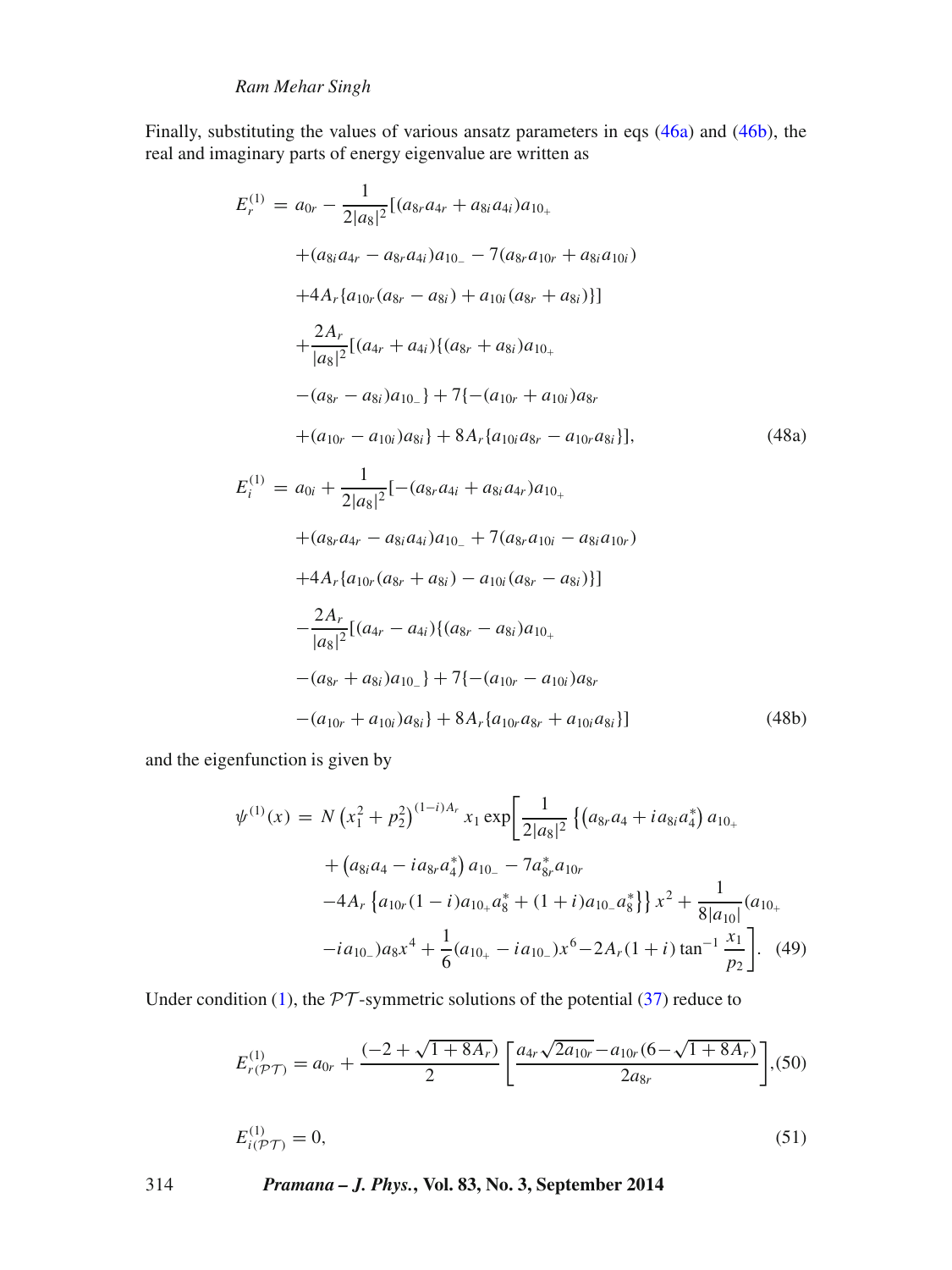*Schrödinger equation for a complex deictic potential in one dimension*

$$
\psi^{(1)}(x)_{(\mathcal{PT})} = N(x_1^2 + p_2^2)^{-\delta/2} \exp\left[\frac{a_{4r}\sqrt{2a_{10r}} - a_{10r}(6 - \sqrt{1 + 8A_r})}{a_{8r}} x^2 - \frac{a_{8r}}{4\sqrt{2a_{10r}}} x^4 + \sqrt{2a_{10r}} x^6\right].
$$
\n(52)

### <span id="page-14-7"></span>**4. Conclusions**

In this paper, we have described a general procedure to calculate the ground state, as well as excited state solutions of the SE for an even power deictic potential and its variant in one dimension. For this purpose the ECPS approach is utilized [\[1](#page-14-0)[,18\]](#page-15-8) and besides the complexity of the phase-space produced by [\(2\)](#page-1-0), the complexity of the potential parameters is also taken into account  $[5,12]$  $[5,12]$ . The eigenspectra are real in the respective domain and imaginary part can be made to zero by imposing some restrictions on the coupling parameters in the potential. Thus, the present method suggests another degree of freedom to obtain real eigenspectra for a non-Hermitian Hamiltonian [\[3,](#page-14-3)[4\]](#page-14-4) and restrictions on the potential parameters are in addition to the constraining relations that give rise to exact solutions of SE. It is also emphasized that solutions of the SE are obtained in the presence of some constraining relations among the potential parameters, which give rise to the bound states of a system. It is found that the imaginary part of the energy eigenvalues exists for complex coupling parameters and it vanishes for real coupling parameters. However, for complex coupling parameters of a non-Hermitian Hamiltonian, the imaginary part of the energy eigenvalue can be made to zero if the Hamiltonian is *PT* -symmetric. Thus, a non-Hermitian Hamiltonian possesses real eigenvalues if it is *PT* -symmetric. For the first excited state solutions, it is found that the real and imaginary parts of the eigenvalues follow just the opposite ordering for discrete energy levels by retaining the conventional ordering for the magnitude of the eigenvalues.

#### **Acknowledgements**

The author expresses his gratitude to Prof. S C Mishra and Dr Fakir Chand, Department of Physics, Kurukshetra University, Kurukshetra, Haryana, India, for their valuable suggestions regarding the manuscript. He is also thankful to the referees for several useful comments which led to considerable improvement and fine-tuning of some basic ideas in the original version of the paper.

### **References**

- <span id="page-14-0"></span>[1] R S Kaushal, *Classical and quantum mechanics of noncentral potentials* (Narosa Publishing House, New Delhi and Springer-Verlag, Heidelberg, 1998)
- <span id="page-14-2"></span>[2] R S Kaushal and H J Korsch, *Phys. Lett. A* **276**, 47 (2000)
- <span id="page-14-3"></span>[3] R S Kaushal and Shweta Singh, *Ann. Phys. (New York)* **288**, 253 (2001)
- <span id="page-14-4"></span>[4] C M Bender, *Rep. Prog. Phys.* **70**, 947 (2007)
- <span id="page-14-5"></span>[5] R S Kaushal and Parthasarthi, *J. Phys. A* **35**, 8743 (2002)
- <span id="page-14-6"></span>[6] Parthasarthi and R S Kaushal, *Phys. Scr.* **68**, 115 (2003)
- <span id="page-14-1"></span>[7] C M Bender, S Boettcher and P N Meisinger, *J. Math. Phys.* **40**, 2201 (1999)